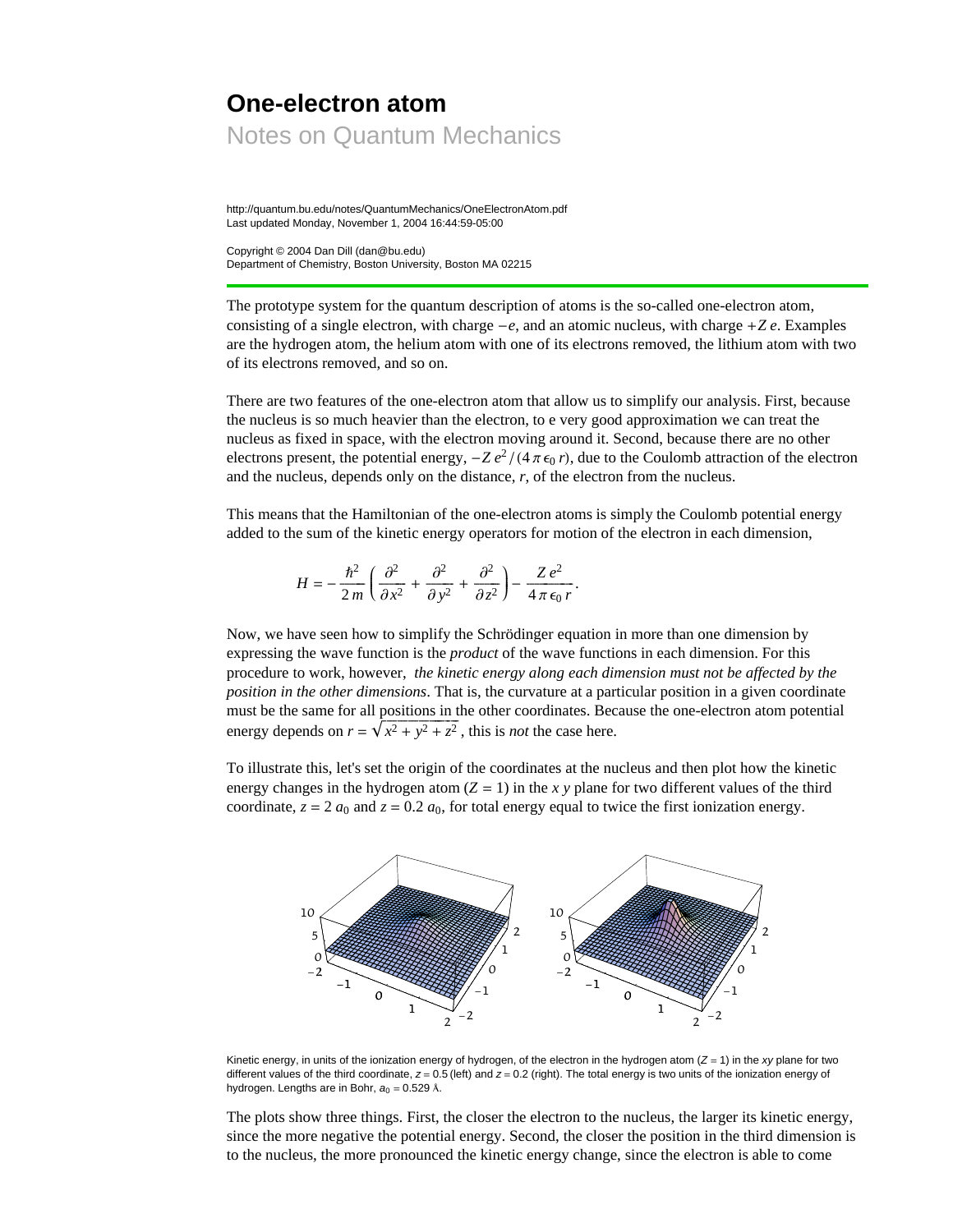closer to the nucleus. Third, and most important, the kinetic energy in one dimension is *not* independent of the position in the other dimensions.

What this analysis teaches is that in order to separate the Schrödinger equation of the one-electron atom, we need to transform the kinetic energy part of the equation to *spherical polar coordinates*,  $r$ ,  $\theta$ and  $\phi$ .

We can use a similar approach to express the wave functions and energies of an electron in a one-electron atom. The key difference is that we need to analyze the curvature and so the kinetic energy in *spherical polar coordinates*,  $r$ ,  $\theta$  and  $\phi$ , rather than Cartesian coordinates,  $x$ ,  $y$  and  $z$ , since the Schrödinger equation is separable in spherical polar coordinates, but not in Cartesian coordinates.

#### **à Transformation to spherical polar coordinates**

The details of transforming the kinetic energy operator from cartesian coordinates to spherical polar coordinates are a little complicated, but the result is the Schrödinger equation

$$
\frac{\partial^2}{\partial x^2} + \frac{\partial^2}{\partial y^2} + \frac{\partial^2}{\partial z^2} \longrightarrow \frac{1}{r} \frac{\partial^2}{\partial r^2} r + \frac{1}{r^2} \Lambda^2
$$

where the angular part of the kinetic energy is expressed through the operator

$$
\Lambda^2 = \frac{1}{\sin^2 \theta} \frac{\partial^2}{\partial \phi^2} + \frac{1}{\sin \theta} \frac{\partial}{\partial \theta} \sin \theta \frac{\partial}{\partial \theta}.
$$

This operator, known as the *Legendrian*, determines the contribution to the kinetic energy of motion at constant distance from the nucleus. The Schrödinger equation in spherical polar coordinates is then

$$
\left\{-\frac{\hbar^2}{2m}\left(\frac{1}{r}\frac{d^2}{dr^2}r + \frac{1}{r^2}\Lambda^2\right) - \frac{Ze^2}{4\pi\epsilon_0 r}\right\}\psi(r, \theta, \phi) = E\psi(r, \theta, \phi),
$$

Because in this form of the Schrödinger equation the potential energy affects motion in only one coordinate, the wave function can be written as a product

$$
\psi(r, \theta, \phi) = R(r) Y(\theta, \phi)
$$

of two probability amplitudes. The amplitude  $R(r)$  is called the radial wave function, and it depends only on the distance from the nucleus; the amplitude  $Y(\theta, \phi)$  is called the angular wave function, or *spherical harmonic*, and it depends only on the coordinates  $\theta$  and  $\phi$ .

Since one quantum number indexes the wave function in each coordinate, two quantum numbers are needed to specify the spherical harmonic. The quantum number for motion in  $\theta$  is called  $\ell$ ; it can have the values 0, 1, 2, .... The quantum number for motion in  $\phi$  is called *m*; it can have the values  $-\ell, -\ell + 1, ..., \ell - 1, \ell$ . Spherical harmonics are thus usually written as  $Y_{\ell m}(\theta, \phi)$ .

List the possible values of *m* when  $\ell = 3$ .

List the possible values of *m* when  $l = 2$ .

How many values of  $\ell$  can have  $m = 4$ ?

Show that for a given value of  $\ell$ , there are  $2 \ell + 1$  possible values of *m*.

The effect of the operator  $\Lambda^2$  on spherical harmonics is very simple,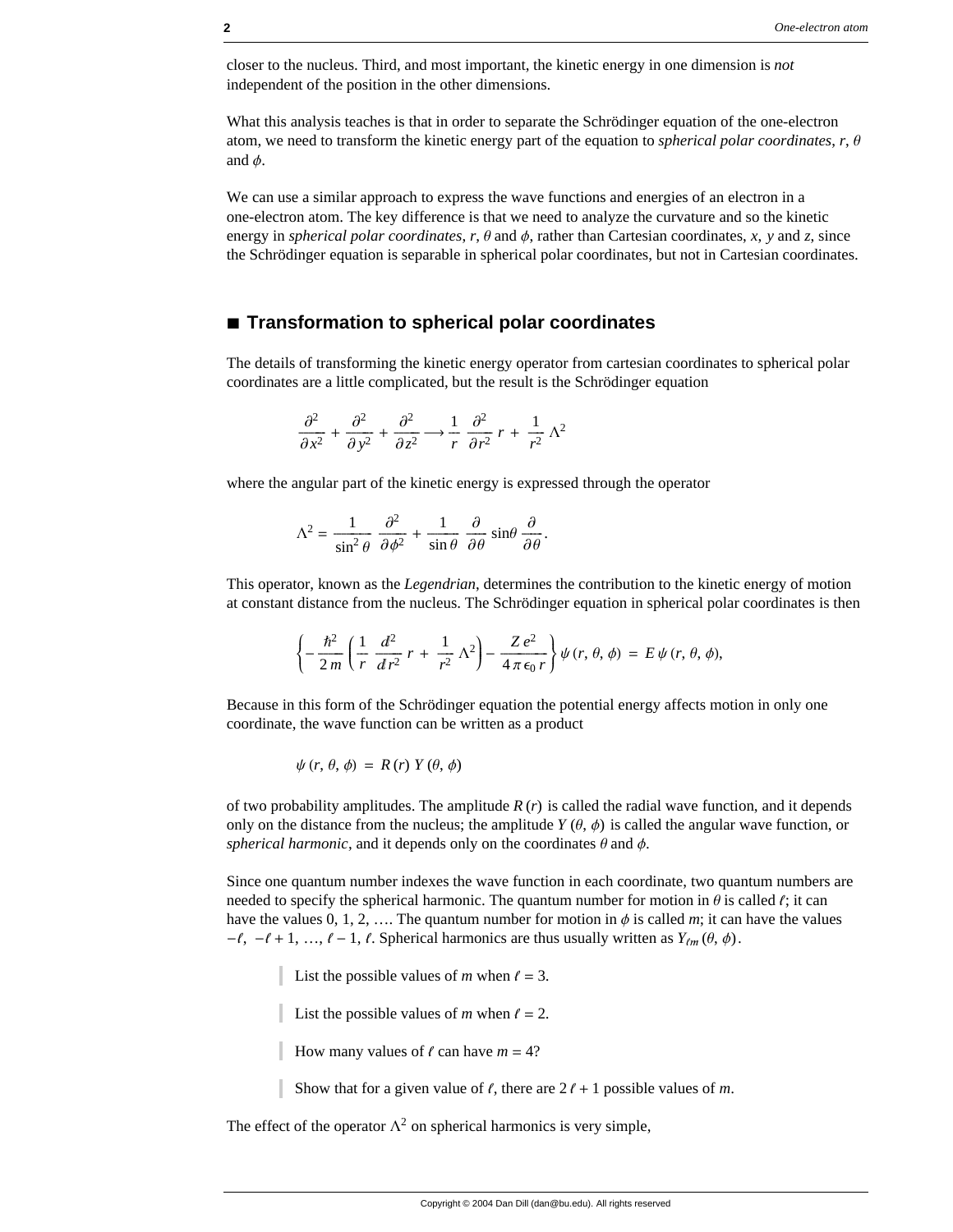$$
\Lambda^2 Y_{\ell m}(\theta,\phi) = -\ell(\ell+1) Y_{\ell m}(\theta,\phi).
$$

Using this relation, we can rewrite the Schrödinger equation as

$$
\left\{-\frac{\hbar^2}{2m}\left(\frac{1}{r}\frac{d^2}{dr^2}r-\frac{\ell(\ell+1)}{r^2}\right)-\frac{Ze^2}{4\pi\epsilon_0r}\right\}R(r)Y_{\ell m}(\theta,\phi)=ER(r)Y_{\ell m}(\theta,\phi)
$$

In this equation the spherical harmonic appears as a common factor on both sides and so we can cancel it out The result is the Schrödinger equation in the single coordinate *r*,

$$
\left(-\frac{\hbar^2}{2m} \frac{1}{r} \frac{d^2}{dr^2} r + V_{\text{eff}, Z\ell}(r)\right) R_{jZ\ell}(r) = E_{jZ\ell} R_{jZ\ell}(r),
$$

in terms of an *effective potential energy function*

$$
V_{\text{eff},Z\ell}(r) = \frac{\hbar^2 \ell (\ell + 1)}{2 m r^2} - \frac{Z e^2}{4 \pi \epsilon_0 r}
$$

This potential energy expression contains, in addition to the contribution from Coulomb attraction, a repulsive term due to the angular motion of the electron. We have indexed the radial wave function by its number of loops, *j*, and also by the *Z* and  $\ell$ . This means that the energy values also depend on  $j$ ,  $Z$  and  $\ell$ .

Keep in mind that while  $j$  plays the role of the radial quantum numbers,  $\overline{Z}$  and  $\ell$  play the role of parameters in the radial Schrödinger equation.

#### ■ **Natural units of length and energy**

We can simplify things by working in terms of units of length and energy that are typical for atoms. A convenient units of length is the Bohr radius,

$$
a_0 = \frac{4 \pi \epsilon_0 \hbar^2}{m e^2} = 0.5292 \text{ \AA}
$$

in terms of the mass of the electron, which we write here simply as *m*. A convenient unit of energy is the magnitude of the Coulomb potential energy between two units of charge separated by the unit of distance,

$$
E_h = \frac{e^2}{4 \pi \, e_0 \, a_0} = \frac{\hbar^2}{m \, a_0^2} = \frac{m \, e^4}{16 \, \pi^2 \, \epsilon_0^2 \, \hbar^2} = 27.21 \, \text{eV} = 4.360 \times 10^{-18} \, \text{J}
$$

This unit of energy is called the *hartree*, and we write it as *Eh*.

In terms of length expressed as dimensionless multiples of the Bohr radius,  $\rho = r/a_0$ , and energy expressed as dimensionless multiples of the hartree,  $\epsilon = E/E_h$ , the kinetic energy part of the Schrödinger equation becomes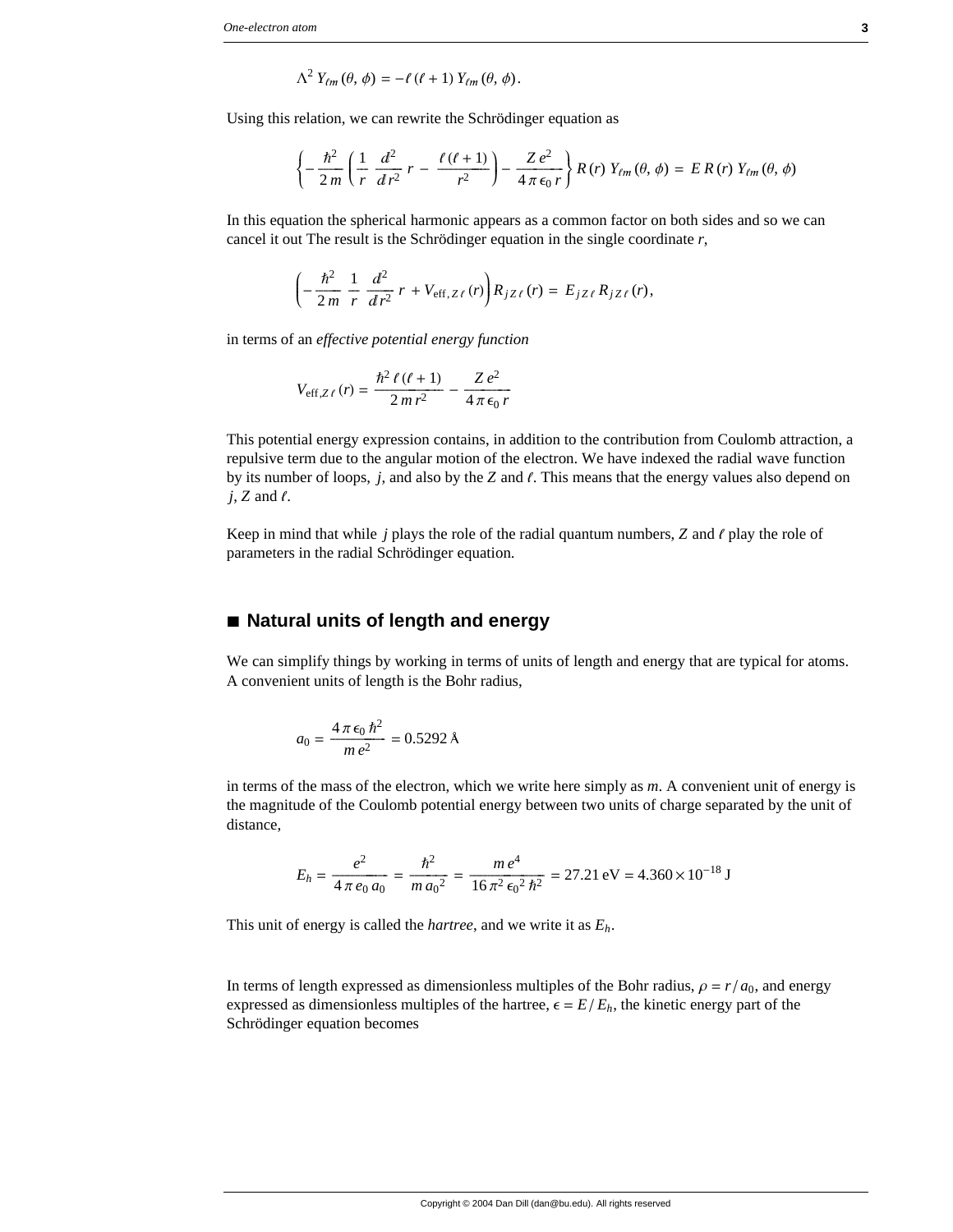$$
\frac{\hbar^2}{2m} = \frac{1}{r} \frac{d^2}{dr^2} r
$$
  
=  $\frac{\hbar^2}{2m} \frac{1}{r/a_0} \frac{d^2}{a_0^2 d(r/a_0)^2} r/a_0$   
=  $\frac{\hbar^2}{2m a_0^2} \frac{1}{\rho} \frac{d^2}{d\rho^2} \rho$   
=  $\frac{E_h}{2} \frac{1}{\rho} \frac{d^2}{d\rho^2} \rho$ 

and the potential energy part becomes

$$
V_{\text{eff},Z\ell}(r)
$$
  
= 
$$
\frac{\hbar^2 \ell (\ell + 1)}{2 m r^2} - \frac{Z e^2}{4 \pi \epsilon_0 r}
$$
  
= 
$$
\frac{\hbar^2 \ell (\ell + 1)}{2 m a_0^2 (r/a_0)^2} - \frac{Z e^2}{4 \pi \epsilon_0 a_0 (r/a_0)}
$$
  
= 
$$
\frac{E_h \ell (\ell + 1)}{2 \rho^2} - \frac{E_h Z}{\rho}
$$

Substituting these expressions into the Schrödinger equation, we get

$$
\left(-\frac{E_h}{2}\,\frac{1}{\rho}\,\frac{d^2}{d\rho^2}\,\rho + \frac{E_h\,\ell\,(\ell+1)}{2\,\rho^2} - \frac{E_h\,Z}{\rho}\right)R_{jZ\,\ell}\,(\rho) = E_{jZ\,\ell}\,R_{jZ\,\ell}\,(\rho),
$$

At this point we can simplify things a bit more by defining a new unit of energy known as the *rydberg*,  $E_r = E_h/2$ , defined as one half of the hartree. Dividing both sides of the Schrödinger equation by the rydberg, we get

$$
\left(-\frac{1}{\rho}\frac{d^2}{d\rho^2}\rho + v_{\text{eff},Z\ell}(\rho)\right)R_{jZ\ell}(\rho) = \epsilon_{jZ\ell}R_{jZ\ell}(\rho),
$$

in terms of the effective potential energy

$$
v_{\text{eff},Z\ell}(\rho) = \frac{\ell(\ell+1)}{\rho^2} - \frac{2Z}{\rho}
$$

and the total energy  $\epsilon = E/(E_h/2) = E/E_r$ , both in rydbergs.

### **à Shell amplitudes**

The Schrödinger equation

$$
\left(-\frac{1}{\rho}\frac{d^2}{d\rho^2}\rho + v_{\text{eff},Z,\ell}(\rho)\right)R_{jZ\ell}(\rho) = \epsilon_{jZ\ell}R_{jZ\ell}(\rho),
$$

is *very* similar to the curvature form of the Schrödinger equation. It turns out that we can transform it into curvature form by introducing a new radial function defined as  $P(\rho) = \rho R(\rho)$ . We call the function  $P(\rho)$  the *shell amplitude* because, as we will see shortly, its squared modulus is the probability per unit length that the electron will be found anywhere on the shell of radius  $\rho$  centered at the nucleus.

Multiplying both sides of the Schrödinger equation from the right by  $\rho / \rho$ ,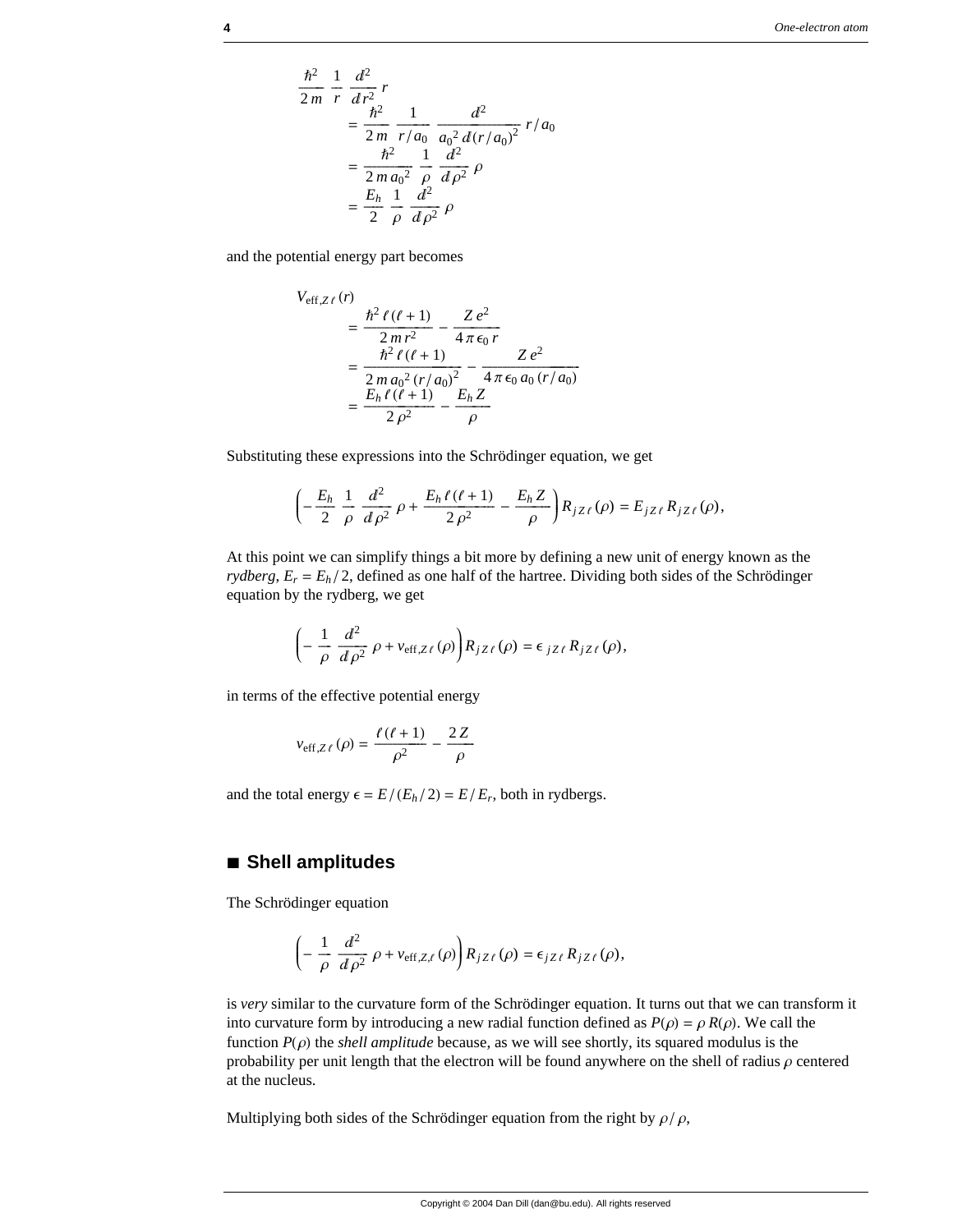$$
\left(-\frac{1}{\rho}\frac{d^2}{d\rho^2}\rho + v_{\text{eff},Z\ell}(\rho)\right)\frac{\rho R_{jZ\ell}(\rho)}{\rho} = \epsilon_{jZ\ell}\frac{\rho R_{jZ\ell}(\rho)}{\rho},
$$

and then rewriting the equation using the definition of the shell amplitude, we get

$$
-\frac{1}{\rho}\frac{d^2}{d\rho^2}P_{n\ell}(\rho)+v_{\text{eff},Z\ell}(\rho)\frac{P_{jZ\ell}(\rho)}{\rho}=\epsilon_{jZ\ell}\frac{P_{jZ\ell}(\rho)}{\rho}.
$$

The essential point is that the factor  $\rho$  to the right of the second derivative has divided out, and that now each term contains the common multiplicative factor  $1/\rho$ . Multiplying both sides from the left by  $\rho$  we obtain finally

$$
\left(-\frac{d^2}{d\rho^2} + v_{\text{eff},Z\ell}(\rho)\right)P_{jZ\ell}(\rho) = \epsilon_{jZ\ell} P_{jZ\ell}(\rho).
$$

Carry out the steps that result in this equation.

This is precisely the curvature form of the Schrödinger equation for the radial shell amplitudes. It is the *fundamental Schrödinger equation of one-electron atoms*. Remember that length  $\rho$  is the dimensionless multiple of the Bohr radius,  $a_0 = 4 \pi \epsilon_0 \hbar^2 / (m e^2) = 0.5292 \text{ Å}$  and energy  $\epsilon$  is the dimensionless multiple of the rydberg,  $E_r = E_h/2 = \hbar^2/(2 m a_0^2) = e^2/(8 \pi \epsilon_0 a_0) = 13.61 \text{ eV}.$ 

We have seen that the three-dimensional wave function for a one-electron atom can be expressed as

$$
\psi_{j\ell m}(r, \theta, \phi) = R_{jZ\ell}(r) Y_{\ell m}(\theta, \phi) = \frac{1}{r} P_{jZ\ell}(r) Y_{\ell m}(\theta, \phi),
$$

where the radial variation of the wave function is given by radial wave functions,  $R_{jZ\ell}$ , or alternatively by the shell amplitude  $P_{jZ\ell}$ , and the angular variation of the amplitude is given by the so-called *spherical harmonics*,  $Y_{\ell m}$ .

The fraction of the electron within a small volume  $r^2 d r \sin\theta d\theta d\phi$  of the point *r*,  $\theta$ ,  $\phi$  is

$$
|\psi_{j\ell m}(r,\theta,\phi)|^2 r^2 dr \sin\theta d\theta d\phi = |P_{jZ\ell}(r)Y_{\ell m}(\theta,\phi)|^2 dr \sin\theta d\theta d\phi
$$

The fraction of the electron anywhere within  $dr$  of the surface of a sphere of radius  $r$  is

$$
\int_0^{\pi} \int_0^{2\pi} \left| \psi_{j\ell m}(r,\theta,\phi) \right|^2 r^2 dr \sin\theta d\theta d\phi = |P_{jZ\ell}(r)|^2 dr
$$

For this reason,  $|P_{jZ\ell}(r)|^2$  is called the *shell density* of the electron, and this is why we call  $P_{jZ\ell}$ the shell amplitude.

The fraction of the electron anywhere at all is

$$
\int_0^\infty \int_0^\pi \int_0^{2\pi} \left| \psi_{j\ell m}(r,\theta,\phi) \right|^2 r^2 dr \sin\theta d\theta d\phi = \int_0^\infty |P_{jZ\ell}(r)|^2 dr = 1
$$

That is, the total probability of finding the electron somewhere is unity.

# **à Effective potential energy**

The effective potential energy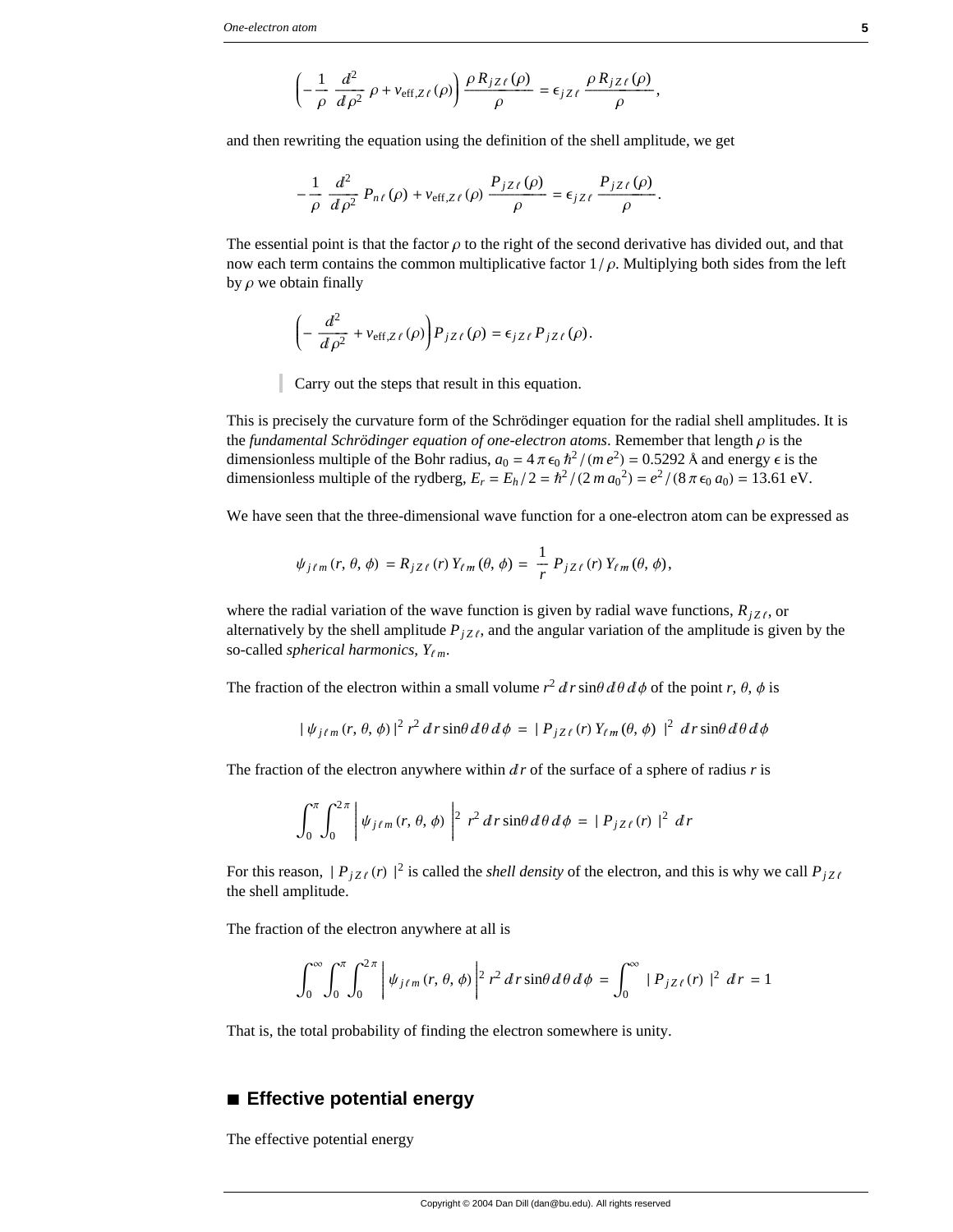$$
v_{\text{eff},Z\ell}(\rho) = \frac{\ell(\ell+1)}{\rho^2} - \frac{2Z}{\rho}.
$$

reflects the competition between the attractive (Coulomb) and repulsive (centrifugal) contributions. Because of their differing dependence on distance, the attractive term dominates at large distance, while the repulsive terms dominates at small distance.

The net potential energy changes from repulsive at small *r* to attractive at large *r* where the two contributions cancel.

Show that two contributions cancel at  $\rho_0 = \ell(\ell + 1)/(2 Z)$ .

Show that  $V_{\text{eff},Z\ell}(\rho_0) = 0$ .

The result is that there is a minimum in the effective potential energy at intermediate distances, except for  $\ell = 0$ , which has no repulsive component.

The distance at which this minimum occurs is where the slope of the potential energy curve vanishes.

Show the minimum occurs at  $\rho_{\min} = \ell(\ell + 1)/Z$ .

The effect of nuclear charge, *Z*, is to shift all of the minima inward. This is consistent with the Bohr model expression for the distance (in bohrs),  $\rho = n^2/Z$ .

Show that the potential energy at the minima is given by  $-Z^2/(\ell(\ell+1))$ , in rydbergs.

The effect of nuclear charge, *Z*, is to shift all of the minima downward. Again, this is consistent with the Bohr model expression for energy (in rydbergs),  $2 \epsilon = -Z^2/n^2$ .

The positions and energies at the minima for  $Z = 1$  and orbital momentum quantum numbers  $\ell = 1, 2, 3$  and 4 are

|   | $\rho_{\tt min}$ | $\epsilon_{\tt min}$ |
|---|------------------|----------------------|
| 1 | 2                | $\frac{1}{2}$        |
| 2 | 6                | 1<br>$\overline{6}$  |
| 3 | 12               | $\overline{12}$      |
| 4 | 20               | 20                   |

Distance (in bohrs) and energy (in rydbergs) at the minima for  $Z = 1$  and orbital momentum quantum numbers  $\ell = 1, 2, 3$ , and 4.

Here are plots of the effective potential for hydrogen  $(Z = 1)$  for values of the orbital momentum quantum number  $\ell = 0$  (black), 1 (red), 2 (green), and 3 (blue).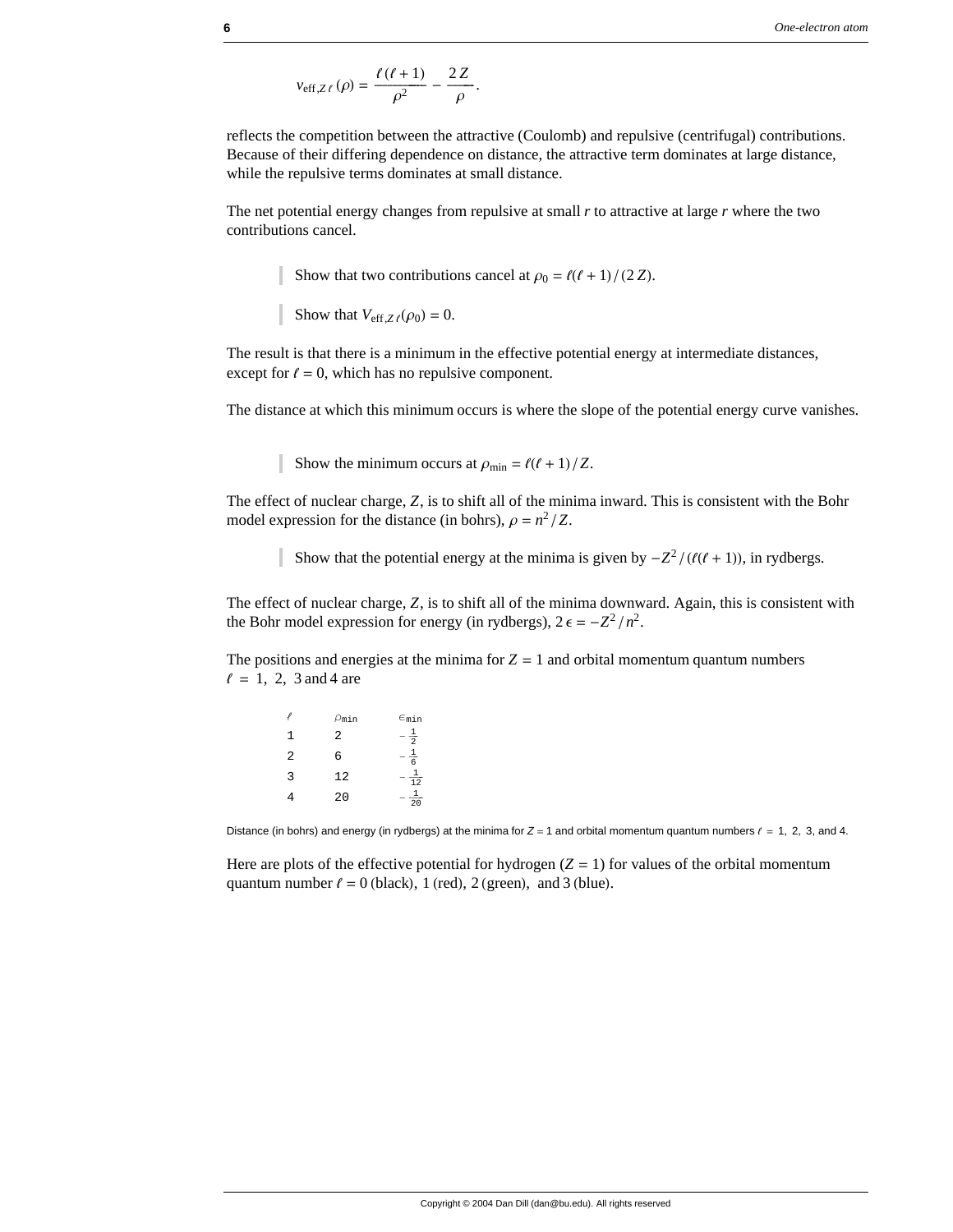

Effective potential energy curves for one electron bound to a nucleus of charge *Z*. Distance is measured in units of the Bohr radius, *a*0, and energy is measured in units of the rydberg, *Er* = 2 *Eh*. The horizontal lines are the energies for *n* = 1 (lowest) to  $n = 4$ . The vertical lines mark the minimum, at  $\rho_{min} Z = \ell(\ell + 1)$ , of the corresponding potential curve. The zero crossing of each curve is at  $\rho_0 = \rho_{\text{min}}/2$ .

The vertical lines show the depth of the minimum of each potential curve, except for the curve for  $\ell = 0$  for which the minimum is  $-\infty$  at  $\rho = 0$ . Also shown are horizontal lines at the energies expected based on the Rydberg formula, for values of quantum number  $n = 0, 1, 2,$  and 3, and vertical lines marking the kinetic energy at the minimum of each potential energy curve.

## **à Eigenvalues of the one-electron atom Schrödinger equation**

We have obtained the Schrödinger equation

$$
\left(-\frac{d^2}{d\rho^2} + v_{\text{eff},Z\ell}(\rho)\right)P_{jZ\ell}(\rho) = \epsilon_{jZ\ell} P_{jZ\ell}(\rho).
$$

for the shell amplitudes  $P_{jZ\ell}$ . We can express this in the curvature form as

$$
\frac{d^2 P_{jZ\ell}(\rho)}{d\rho^2} = \text{curvature of } P_{jZ\ell} \text{ at } \rho = -t_{Z\ell}(\rho) \times P_{jZ\ell}(\rho)
$$

in terms of the kinetic energy in rydbergs,

$$
t_{Z\ell}(\rho) = \epsilon - v_{\text{eff},Z\ell}(\rho).
$$

Since the potential energy

$$
v_{\text{eff}, Z\ell}(\rho) = \frac{\ell(\ell+1)}{\rho^2} - \frac{2Z}{\rho}
$$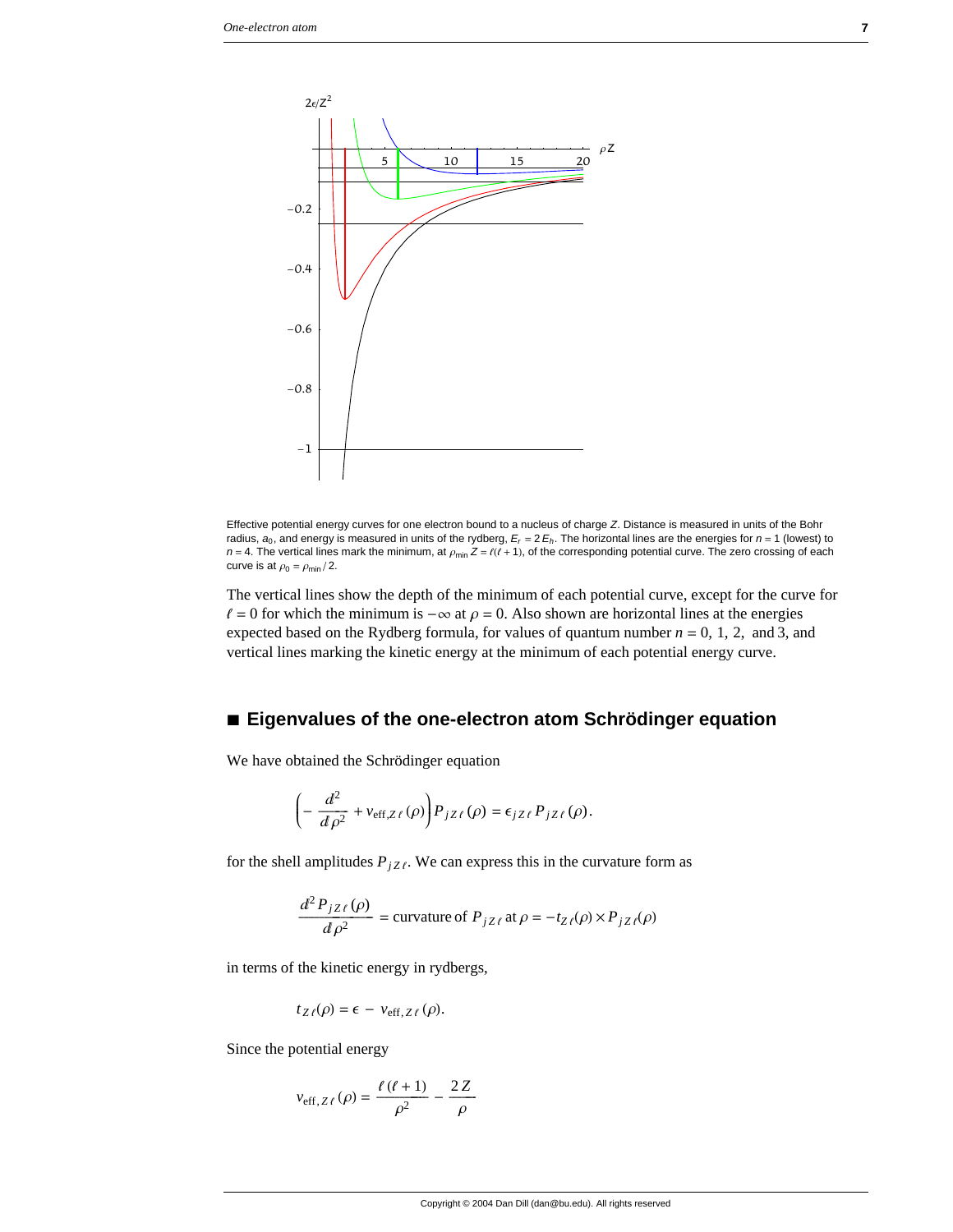depends only the distance from the nucleus, and not on  $\theta$  and  $\phi$ , but also since the effect of angular motion is already contained in the potential energy expression, the energy of the electron in the atom for a given number of loops will be different for different values of  $\ell$ . Of course, since the potential energy also depends on the atomic number, *Z*, the energy for a given number of loops will also be different for different values of *Z*.

For a given  $\ell$  and  $Z$  we can use

curvature of  $P_{iZ\ell}$  at  $\rho = -t_{Z\ell}(\rho) \times P_{iZ\ell}(\rho)$ 

to determine those energies for which the shell amplitudes converge to zero in the exterior, forbidden region of the atom. To do this, however, we need to know the form of the shell amplitude as  $\rho$ approaches zero.

The eigenvalues of the one-electron Schrödinger equation turn out to be

$$
\epsilon_{jZ\ell}=-\frac{Z^2}{(j+\ell)^2}=\epsilon_{nZ}=-\frac{Z^2}{n^2},
$$

where  $j = 1, 2, ...,$  is the number of loops in the shell amplitude  $P_{jZ\ell}$  and  $\ell = 0, 1, ...,$  is the orbital momentum quantum number. These energies are shown by the horizontal lines in the potential energy diagram above. The reason that the energy depends on the orbital angular momentum quantum number is that the lowest energy must be above the minimum of the potential energy

$$
v_{\text{eff},Z\ell}(\rho_{\min})=-\frac{Z^2}{\ell(\ell+1)},
$$

for otherwise there would be no allowed region, etc.

For historical reasons, the first four values of  $\ell$  are usually expressed as a letter, as follows: s ( $\ell = 0$ ), p ( $\ell = 1$ ), d ( $\ell = 2$ ), and f ( $\ell = 3$ ). Again for historical reasons,  $j + \ell$  is taken to define a new quantum number *n*, called the *principal quantum number*. The eigenvalues are exactly the energies that Bohr determined to be required to account for the Rydberg formula for one-electron spectra.

Because of the relation  $n = j + \ell$ , the shell amplitude  $P_{jZ\ell}$  and radial wave function  $R_{jZ\ell}$  are usually written instead in terms of the principal quantum number, as  $P_{n\ell}$  and  $R_{n\ell}$ , with the additional understanding that the atomic number *Z* is not written explicitly.

Since the lowest energy solution the radial Schrödinger equation must have one loop, this means that the lowest possible value for the Bohr quantum number  $n$  for a given  $\ell$  is

$$
n_{\min} = 1 + \ell.
$$

Thus, for  $\ell = 0$  the lowest value of the Bohr quantum number is  $n = 1$ , for  $\ell = 1$  the lowest value is  $n = 2$ , for  $\ell = 2$  the lowest value is  $n = 2$ , etc.

To illustrate the role and relationship of these different quantum numbers, here is a table of eigenvalues and number of loops for different values of the orbital momentum quantum number.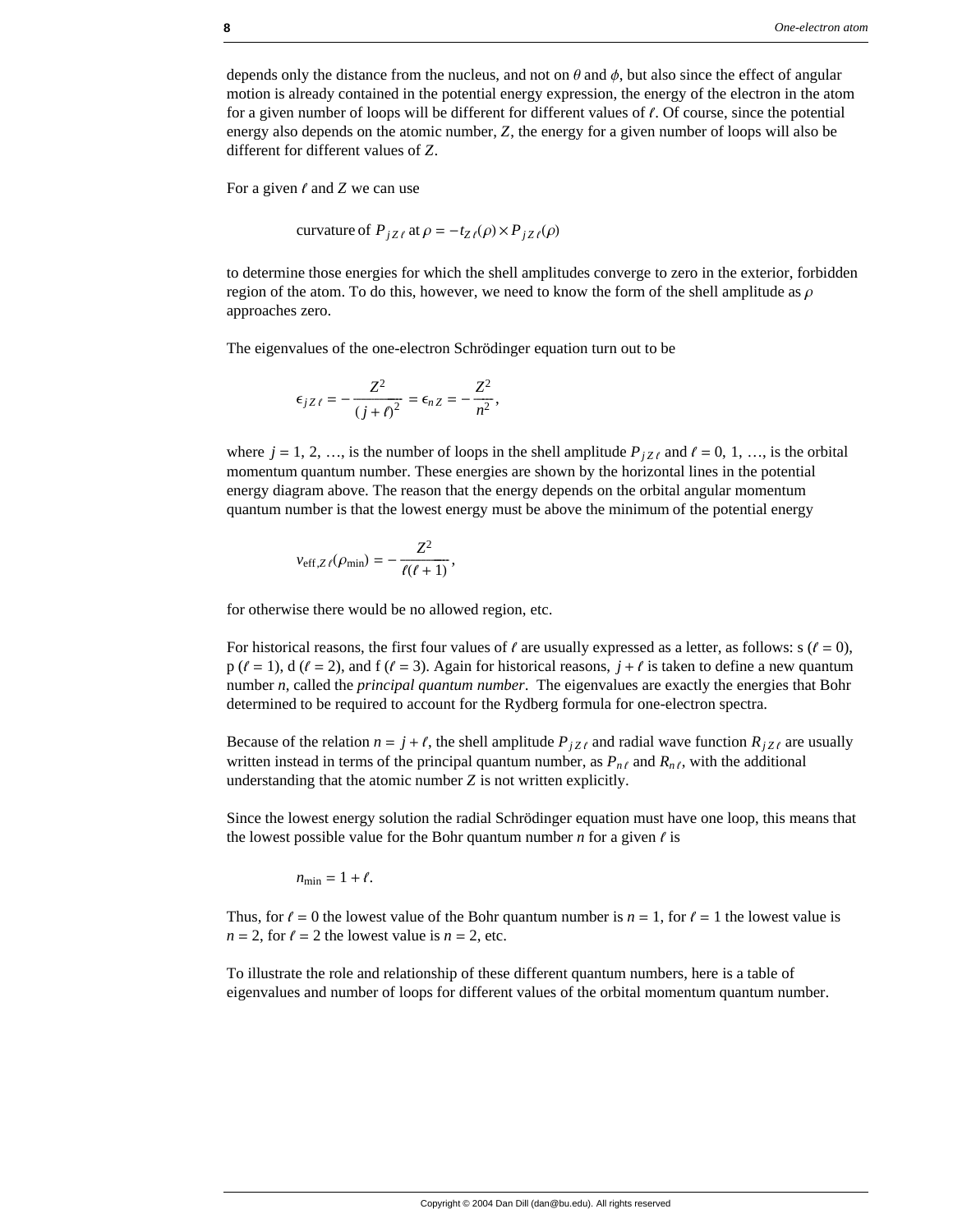| $n = j - \ell$ | $\epsilon$ | s loops | p loops | d loops | f loops |
|----------------|------------|---------|---------|---------|---------|
| 6              | $-Z^2/36$  |         |         |         |         |
| 5              | $-Z^2/25$  | 5       | 4       | 3       | 2       |
| 4              | $-Z^2/16$  |         | २       |         |         |
| 3              | $-Z^2/9$   | ર       | 2       |         |         |
| $\mathfrak{D}$ | $-Z^2/4$   |         |         |         |         |
|                |            |         |         |         |         |

Eigenvalues,  $\epsilon$ , and number of loops,  $j$ , for different values of the orbital momentum quantum number,  $\ell$ . The unit of energy is rydbergs and *Z* is the atomic number of the one-electron atom.

The table shows that, as we have learned from the study of the curvature form of the Schrödinger equation, the lowest energy solution for each orbital momentum always has one loop, the next lowest has two loops, etc. It also shows, however, that the energy of the lowest solution is different for different orbital momenta. In particular the lowest energy state with orbital momentum quantum number  $\ell$  has energy quantum number  $n = \ell + 1$  and so energy  $-Z^2/(\ell + 1)^2$ .

## $\blacksquare$  Qualitative form of one electron shell amplitudes  $P_{jZ_{\ell}}(r)$

To carry out the stepwise solution of

curvature of 
$$
P_{jZ\ell}
$$
 at  $\rho = -t_{Z\ell}(\rho) \times P_{jZ\ell}(\rho)$ 

1  $-Z^2/1$  1

to find the energies for which the shell amplitudes converge to zero in the exterior, forbidden region of the atom, we need to know the form of the shell amplitude as  $\rho$  approaches zero. The key to finding out is that kinetic energy

$$
t_{Z\ell}(\rho) = \epsilon - v_{\text{eff}, Z\ell}(\rho) = \epsilon - \frac{\ell(\ell+1)}{\rho^2} + \frac{2Z}{\rho}
$$

approaches infinite magnitude as the electron approaches the nucleus. All else being equal, this would mean the curvature of the shell amplitude grows to extreme values, with the result that the shell amplitude would oscillate wildly near the nucleus. But such wild oscillations would rule out there being a lowest energy solution to the Schrödinger equation, since the lowest energy solution has only a single loop.

The way out of the difficulty that infinite kinetic energy presents is to offset its effect by requiring, as the electron approaches the nucleus, that the shell amplitude go to zero faster than the kinetic energy goes to infinity. Then the product  $t_{Z}(\rho) \times P_{jZ}(\rho)$  approaches zero as the electron approaches the nucleus, and so wild oscillations in the shell amplitude are prevented.

As example, here is the lowest energy s  $(\ell = 0)$  shell amplitude for the hydrogen.